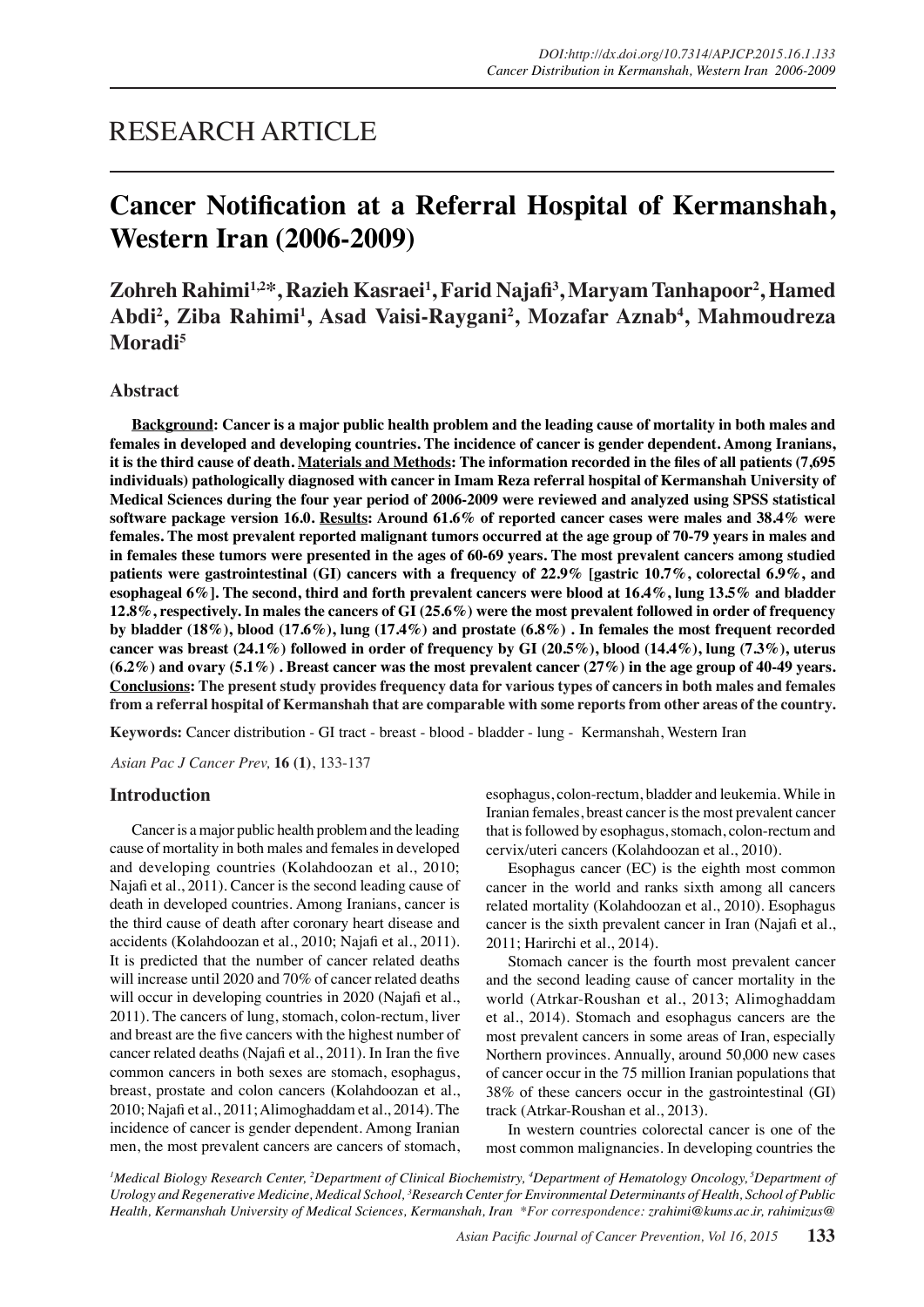#### *Zohreh Rahimi et al*

incidence of this cancer is increasing (Najafi et al., 2011).

Breast cancer is the most common malignancy and the leading cause of mortality among women worldwide (Kaviani et al., 2013). Its incidence is increasing in developing countries in a rate of 3-4% (Babu et al., 2011). Breast cancer is considered as one of the common health problems among various populations (Yari et al., 2014).

Around two-thirds of all urinary cancers are bladder cancers. Bladder cancer is the fourth and ninth most prevalent cancer, respectively in males and females (Yavari et al., 2009; Salehi et al., 2011).

Cancer incidence varies in different geographical areas that indicate the role of genetics, environmental factors and life style for the presence of different frequency of cancers among various populations (Talaiezadeh et al., 2013). Iran is a land of different ethnic groups, which include Farsis, Turks, Kurds, Lurs, Baluches, Arabs, Bakhtiaris, Azari, Taleshes, Turkmans, Ghashghais, and Armenians (Rahimi et al., 2006). So, epidemiological studies of cancer patterns in various areas may help to clarify the etiology of the disease and will be useful for cancer researches, health care planning, screening and diagnosis of the diseases.

The aim of present study was to report the number of different types of cancers according to age and sex during 2006-2009 in a referral Hospital of Imam Reza, Kermanshah, Iran.

## **Materials and Methods**

Information recorded in the file of all patients pathologically diagnosed with cancers in Imam Reza referral hospital of Kermanshah University of Medical sciences during the four years period of 2006-2009 were reviewed. The extracted data from the files of all patients according to the pathologist report entered to a computer database. The cancers were coded and classified according to the international classification of diseases for oncology (ICD-10). The overall frequency of various cancers and their stratification according to sex and age group was calculated. The SPSS (SPSS Inc., Chicago, IL, USA) statistical software package version 16.0 was used for the statistical analysis.

#### **Results**

From a total 7695 cancerous diagnosed patients who referred to Imam Reza Hospital of Kermanshah University of Medical Sciences during four years period of the study, 4719 (61.6%) cases were males and 2940 (38.4%) cases were females (Table 1).

The most frequent cancers were the GI track cancers with a frequency of 22.9% [stomach cancer (10.7%), colon-rectum cancer (6.9%), and esophagus cancer (6%)]. As demonstrated in Table 1, stomach cancer comprised around half percent of GI track cancers. The second, third and forth frequent cancer sites were blood (16.4%), lung (13.5%) and bladder cancers (12.8%), respectively (Table 1). Our results indicated that in males the cancers of GI track (25.6%) were the most frequent cancers followed by bladder (18%), blood (17.6%), lung (17.4%) and prostate

(6.8%) cancers. In females the most frequent recorded cancer sites were breast (24.1%), GI track (20.5%), blood (14.4%), lung (7.3%), uterus (6.2%) and ovary (5.1%) cancers (Table 1).

The male to female ratio for GI track cancers were 1.26, 2.75, and 1.92 for esophagus, stomach and colonrectum cancers, respectively. The male to female ratio for blood, brain, skin and lung cancers were 1.97, 1.31, 2.39 and 3.8, respectively. For kidney and blood cancers these ratios were 2.88 and 6.4, respectively (Table 1).

Breast cancer was the most frequent cancer in the age group of 40-49 years (27%). Also, the age groups of 50- 59 and 60-69 years were the second and third age groups that among them the breast cancer was prevalent (23.8, and 19.1%, respectively). However, the uterus and ovary cancers mostly occurred in the age group of 50-59 years (30.6, and 27.3%, respectively). In males the prostate cancer was frequent in individuals older than 80 years

**Table 1. Frequency of cancer Sites and their Distribution According to sex During 2006-2009**

| All Sites<br>7659 (100)         |      |
|---------------------------------|------|
|                                 |      |
| Male<br>4719<br>(61.6)          | 1.6  |
| Females<br>2940<br>(38.4)       |      |
| 1253<br><b>Blood</b><br>(16.4)  | 1.97 |
| 831<br>Male<br>(17.6)           |      |
| Females<br>422<br>(14.4)        |      |
| <b>Bladder</b><br>982<br>(12.8) | 6.4  |
| Male<br>849<br>(18)             |      |
| Females<br>133<br>(4.5)         |      |
| (13.5)<br>1037<br>Lung          | 3.8  |
| Male<br>821<br>(17.4)           |      |
| Females<br>216<br>(7.3)         |      |
| 821<br>Stomach<br>(10.7)        | 2.75 |
| Male<br>602<br>(12.8)           |      |
| 219<br>(7.4)<br>Females         |      |
| 727<br>(9.5)<br><b>Breast</b>   |      |
| Male<br>19<br>(0.4)             |      |
| Females<br>708<br>(24.1)        |      |
| 529<br>Colon-rectum<br>(6.9)    | 1.92 |
| Male<br>348<br>(7.4)            |      |
| Females<br>181<br>(6.2)         |      |
| Esophagus<br>456<br>(6)         | 1.26 |
| Male<br>254<br>(5.4)            |      |
| 202<br>Females<br>(6.9)         |      |
| 322<br>(4.2)<br>Prostate        |      |
| Male<br>322<br>(6.8)            |      |
| Females<br>0<br>(0)             |      |
| 263<br>(3.4)<br><b>Brain</b>    | 1.31 |
| Male<br>149<br>(3.2)            |      |
| Females<br>114<br>(3.9)         |      |
| Uterus<br>183<br>(2.4)          |      |
| Male<br>$\boldsymbol{0}$<br>(0) |      |
| Females<br>183<br>(6.2)         |      |
| 150<br>(2)<br>Ovary             |      |
| Male<br>0<br>(0)                |      |
| Females<br>150<br>(5.1)         |      |
| Skin<br>143<br>(1.9)            | 2.39 |
| 98<br>(2.1)<br>Male             |      |
| Females<br>41<br>(1.4)          |      |
| Kidney<br>93<br>(1.2)           | 2.88 |
| 69<br>Male<br>(1.5)             |      |
| 24<br>Females<br>(0.8)          |      |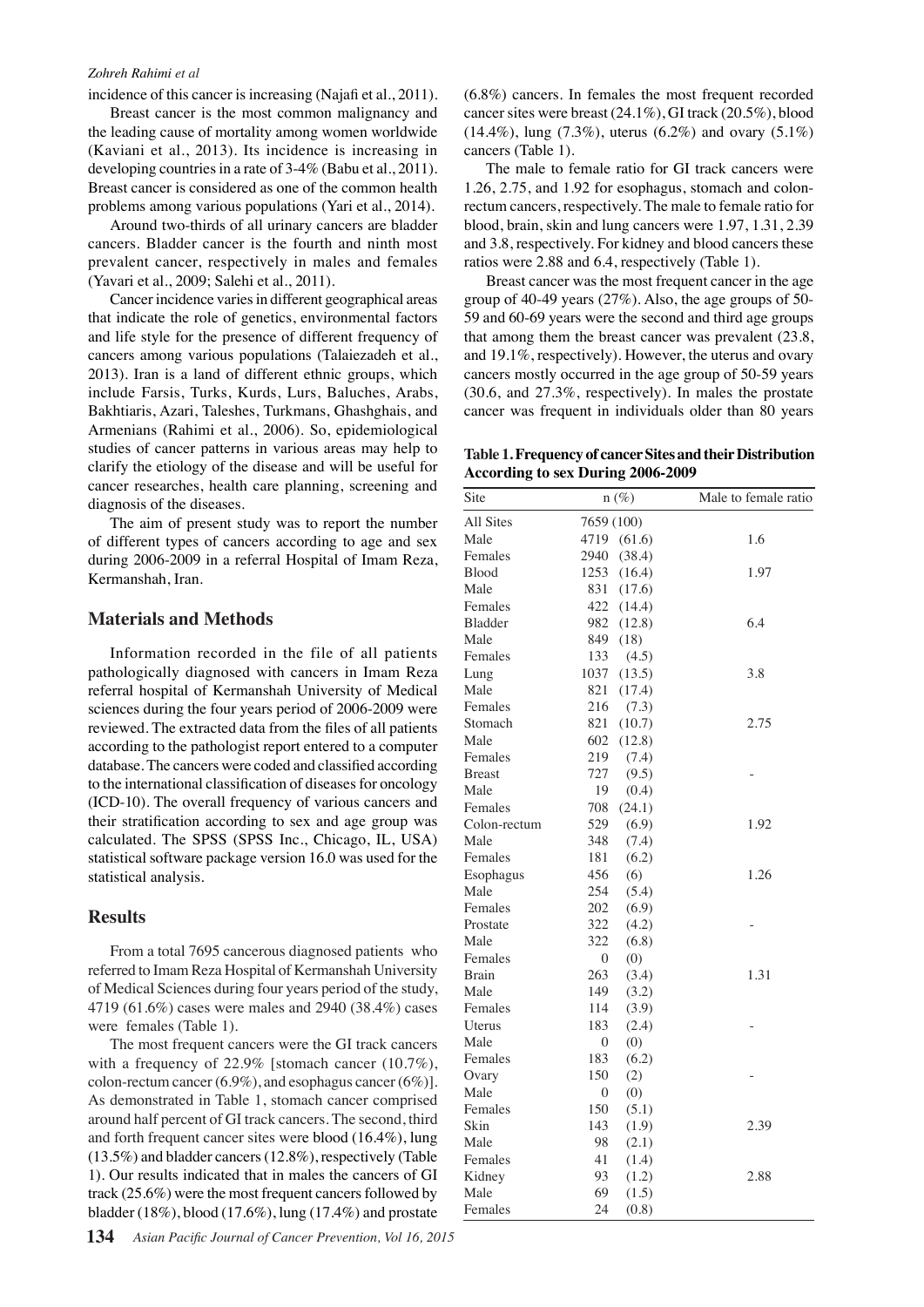(44.3%) and in the age group of 70-79 years (29.5%) (Table 2).

As indicated in Table 2, the age groups with the highest frequency of GI cancers were 60-79 years for stomach cancer (49.6%), 50-79 years (64.1%) for colon-rectum cancer and 70-79 years for esophagus cancer (35.3%). In the age group of 70-79 years there was the highest reported bladder cancer (30.7%) (Table 2).

The reported cases with blood cancer in men (66.3%) were higher than those in women (33.7%). The highest frequency of blood cancer was detected in the ages

between 10 to 19 years. The most frequent reported malignant tumors were at the age group of 70-79 years in males. However, in females the malignant tumors were presented in the ages of 60-69 years (not presented in tables).

Table 3 demonstrates the age-standardized incidence rates (ASR) per 100,000 persons-years of cancers in some areas of Iran according to the population-based cancer registry (Babaei et al., 2005; Somi et al., 2008; Alimoghaddam et al., 2009; Roshandel et al., 2012; Fateh and Emamian, 2013; Talaiezadeh et al., 2013).

**Table 2. The Most Prevalent Cancer Sites According to the Age Group**

| Cancer site/Age group<br>(years) | $0-9$<br>$n(\%)$        | $10-19$<br>$n(\%)$      | $20 - 29$<br>$n(\%)$ | 30-39<br>$n(\%)$ | $40-49$<br>$n(\%)$ | 50-59<br>$n(\%)$ | 60-69<br>$n(\%)$ | 70-79<br>$n(\%)$ | > 80<br>$n(\%)$ |
|----------------------------------|-------------------------|-------------------------|----------------------|------------------|--------------------|------------------|------------------|------------------|-----------------|
| GI track                         | 16(0.9)                 | (0)<br>0                | 20(1.1)              | 53<br>(2.9)      | (9.7)<br>175       | 303 (16.8)       | 378 (20.9)       | 496 (27.5)       | 364(20.2)       |
| Stomach                          | 12(1.5)                 | (0)<br>$\left($         | (0)<br>$\left($      | 8<br>(1)         | (7.3)<br>60        | (13)<br>107      | 182 (22.2)       | 225(27.4)        | 227(27.6)       |
| Colon-Rectum                     | 4(0.8)                  | (0)<br>$\left($         | 18 (3.4)             | 42<br>(7.9)      | 84 (15.9)          | 122 (23.1)       | (20)<br>106      | (21)<br>110      | 42<br>(7.9)     |
| Esophagus                        | (0)<br>$\theta$         | (0)<br>$\left($         | 2(0.4)               | (0.7)<br>3       | (6.8)<br>31        | 74 (16.2)        | 90(19.7)         | 161(35.3)        | 95(20.9)        |
| <b>Blood</b>                     | 281(22.4)               | 395 (31.5)              | 176 (14)             | 50<br>(4)        | 55<br>(4.4)        | (7.3)<br>91      | 68<br>(5.4)      | 102<br>(8.1)     | 35<br>(2.8)     |
| <b>Breast</b>                    | (0)<br>$\left( \right)$ | (1.2)<br>9.             | (3)<br>22            | 101 (13.9)       | (27)<br>196        | 173(23.8)        | 139 (19.1)       | 59<br>(8.1)      | 28<br>(3.9)     |
| Bladder                          | (1.9)<br>19             | (0)<br>$\left($         | 13(1.3)              | (1.9)<br>19      | 35<br>(3.6)        | 194 (19.8)       | 204 (20.8)       | 301 (30.7)       | 197(20.1)       |
| Lung                             | (0)<br>$\theta$         | $\overline{4}$<br>(0.4) | 8(0.8)               | (3)<br>31        | (4.5)<br>47        | 171 (16.5)       | 199 (19.2)       | 380 (36.6)       | 197<br>(19)     |
| Prostate                         | (0)<br>$\theta$         | (0)<br>$\Omega$         | (0)<br>$\Omega$      | (0.9)<br>3       | (1.8)<br>6         | 26(7.8)          | 52(15.7)         | 98 (29.5)        | 147(44.3)       |
| Uterus                           | (0)<br>$\theta$         | (0)<br>$\mathbf{0}$     | (0)<br>$\theta$      | (8.2)<br>15      | 24(13.1)           | 56 (30.6)        | 52(28.4)         | 21(11.5)         | 15<br>(8.2)     |
| Ovary                            | (0)<br>$\theta$         | (0.7)                   | (20)<br>30           | (8.7)<br>13      | 23(15.3)           | 41(27.3)         | 19(12.7)         | (8)<br>12        | (7.3)<br>11     |

GI: Gastrointestinal

**Table 3. The Age-standardized Incidence Rates (ASR) per 100,000 Persons-years of Cancers in Some Areas of Iran According to the Population-based Cancer Registry**

| Site                    | Tehran<br>$(1998-2001)$<br><b>ASR</b> |             | Semnan<br>$(1998 - 2002)$<br><b>ASR</b> |                          | Golestan<br>$(2004 - 2008)$<br><b>ASR</b> |             | East Azerbaijan,<br>$(2006 - 2007)$<br><b>ASR</b> |                          | Khuzestan<br>$(2002 - 2009)$<br><b>ASR</b> |        | Shahroud<br>$(2001 - 2010)$<br><b>ASR</b> |                          |
|-------------------------|---------------------------------------|-------------|-----------------------------------------|--------------------------|-------------------------------------------|-------------|---------------------------------------------------|--------------------------|--------------------------------------------|--------|-------------------------------------------|--------------------------|
|                         |                                       | Male Female |                                         | Male Female              |                                           | Male Female |                                                   | Male Female              | Male                                       | Female |                                           | Male Female              |
| Stomach                 | 19.7                                  | 10          | 36.9                                    | 14.8                     | 30.7                                      | 12.4        | 25.99                                             | 11.6                     | 7.17                                       | 4.31   | 21.24                                     | 9.76                     |
| Esophagus               | 6.8                                   | 5.3         | 11.7                                    | 8.8                      | 24.3                                      | 19.1        | 12.43                                             | 11.65                    | 2.53                                       | 2.82   | 9.96                                      | 11.39                    |
| Lung                    | 14.9                                  | 7.0         | 9.19                                    | 4.57                     | 15.4                                      | 5.9         | 9.58                                              | 3.7                      | 5.85                                       | 2.86   | 2.71                                      | 1.92                     |
| Colon-rectum            | 11                                    | 9.5         | 11.42                                   | 10.52                    | 12.4                                      | 9.5         | 15.6                                              | 9.73                     | 6.32                                       | 5.72   | 8.39                                      | 8.15                     |
| Leukemia                | 8.4                                   | 6.1         | 4.06                                    | 2.86                     | 10.5                                      | 7.4         | $\overline{a}$                                    | $\overline{a}$           | 4.5                                        | 3.02   |                                           | $\overline{\phantom{0}}$ |
| Blood                   | ÷,                                    | ÷.          |                                         | $\overline{\phantom{a}}$ | $\sim$                                    | u.          | 10.8                                              | 5.72                     |                                            |        | 2.8                                       | 2.85                     |
| Skin                    | 11.3                                  | 1.3         | 10.2                                    | 7.46                     | 12.6                                      | 8.2         | 24.38                                             | 14.71                    | 15.99                                      | 13.63  | 21.02                                     | 15.4                     |
| Prostate                | 15.6                                  | ÷.          | 10.11                                   | $\mathbf{r}$             | 10.1                                      | $\sim$      | 7.33                                              | $\overline{a}$           | 7.64                                       | L,     | 9.71                                      | L.                       |
| Ovary                   | $\frac{1}{2}$                         | 6.5         |                                         |                          | $\bar{a}$                                 | 5.7         | $\overline{\phantom{a}}$                          | 5.28                     |                                            | 2.5    |                                           | 2.27                     |
| Lymphoma                | 9.2                                   | 6.0         | 7.49                                    | 6.9                      | 7.6                                       | 4.7         |                                                   | $\overline{a}$           | 1.97                                       | 1.44   |                                           | $\sim$                   |
| Brain, nervous system 6 |                                       | 4.5         | 7.0                                     | 6.26                     | 7.2                                       | 5.3         | 4.98                                              | 5.48                     | 2.07                                       | 1.49   | 3.65                                      | 2.79                     |
| <b>Bladder</b>          | 13.3                                  | 3.8         | 7.16                                    | 3                        | 8.7                                       |             | 15.72                                             | 3.68                     | 10.69                                      | 4.07   | 9.39                                      | 3.16                     |
| <b>Breast</b>           | ÷,                                    | 31.4        | 2.29                                    | 21.3                     | $\overline{\phantom{a}}$                  | 26.9        | $\overline{\phantom{a}}$                          | 23.47                    | 1.02                                       | 26.36  | 0.38                                      | 16.50                    |
| Kidney                  | 3.2                                   | 1.7         | 2.27                                    | 0.71                     | ÷.                                        |             | 3.42                                              | 1.76                     | 2.26                                       | 1.41   | 0.79                                      | 0.3                      |
| Bone                    | 2.6                                   | 2.1         | 2.62                                    | 2.76                     |                                           |             | 2.04                                              | 1.32                     | 0.63                                       | 0.51   |                                           | $\sim$                   |
| Cervix                  |                                       |             |                                         | 1.08                     |                                           |             |                                                   | 1.87                     |                                            | 2.56   | ÷.                                        | 1.8                      |
| <b>Uterus</b>           |                                       | ÷.          |                                         |                          |                                           |             |                                                   | 2.18                     | -                                          | 2.75   | ÷.                                        | 1.2                      |
| Cervix/uteri            | ÷,                                    | 4.8         |                                         |                          |                                           |             |                                                   | $\overline{a}$           |                                            | ÷,     |                                           | ÷.                       |
| Gallbladder             | 1.1                                   | 1.6         | 0.36                                    | 2.13                     |                                           |             | 1.16                                              | 1.68                     | 0.63                                       | 1.06   | 0.46                                      | 0.89                     |
| Larynx                  | 5.3                                   | 0.9         | 3.03                                    | 1.09                     |                                           |             | 2.12                                              | 0.26                     | 2.13                                       | 0.44   | 3.77                                      | 0.58                     |
| Liver                   | 3.8                                   | 3.2         | 5.83                                    | 3.53                     |                                           |             | 2.23                                              | 2.03                     | 0.07                                       | 0.05   | 1.58                                      | 1.15                     |
| Multiple Myeloma        | 1.7                                   | 1.3         | 0.78                                    | 1.13                     |                                           |             | $\overline{\phantom{0}}$                          | $\overline{a}$           | 1.49                                       | 1.11   | ×.                                        | ×.                       |
| Oral cavity             | 2.6                                   | 2.4         | 1.95                                    | 3.43                     |                                           |             | 3.58                                              | 2.78                     | 0.02                                       | 0.02   |                                           |                          |
| Pancreas                | 3.3                                   | 2.6         | 1.58                                    | 2.83                     |                                           |             | 1.9                                               | 1.3                      | 0.44                                       | 0.44   | 1.12                                      | 1.49                     |
| Pharynx                 | 1.7                                   | 0.9         |                                         |                          |                                           |             | 1.75                                              | 0.95                     | 0.92                                       | 0.53   |                                           |                          |
| Small bowel             | $\overline{\phantom{a}}$              | ÷.          | 3.2                                     |                          |                                           |             |                                                   | $\bar{a}$                | 0.26                                       | 0.29   |                                           |                          |
| Male genitals, testis   | 1.8                                   | L.          | 0.58                                    |                          |                                           |             | 2.04                                              | $\overline{\phantom{a}}$ | 1.11                                       |        | 2.18                                      |                          |
| Thyroid gland           | 1                                     | 2.8         | 2.22                                    | 4.47                     |                                           |             | 1.44                                              | 4.9                      | 0.9                                        | 2.84   | 0.86                                      | 1.38                     |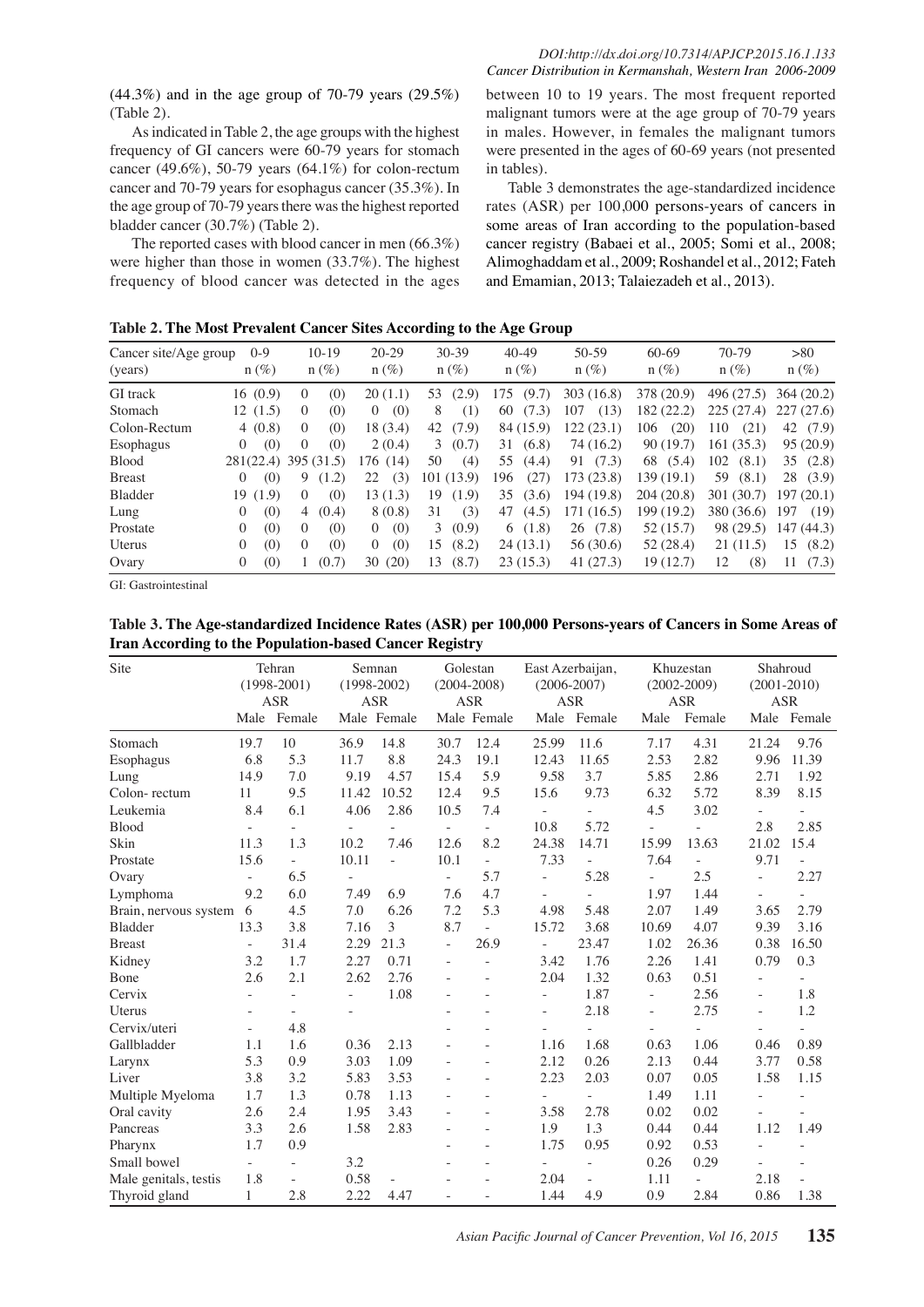## *Zohreh Rahimi et al*

## **Discussion**

Findings of present study demonstrate that the overall frequency of cancers reported in Imam Reza hospital of Kermanshah University of Medical sciences is more higher in men (61.6%) than women (38.4%). In the present study the maximum number of cancer notification in men was in the age group of 70-79 and in women was in the age group of 60-69 years. The number of cancer cases reported after 70 years in men were approximately three times more than women.

The most frequent cancers in our studied patients were GI track cancers that among them, stomach cancer accounted for half of these cancers. Such findings are in line with reports from cancer registries of other provinces in Iran (Table 3). The proportion of stomach cancer was 10.7% followed by colorectal (6.9%), and esophagus cancers (6%). Stomach cancer is the most common GI track cancer accounting for 50% of all GI cancers in Iran and its incidence is very high compared with western countries (Atrkar-Roushan et al., 2013). The highest incidence of stomach cancer among Iranians occurs in Northern and Northwestern Iran. Ardabil in Northwestern Iran has the highest incidence of gastric cancer among Iranian provinces with an age-standardized incidence rates (ASR) of 49.1 in men and 25.4 in women (Kolahdoozan et al., 2010). However, Kerman province in Southern Iran has the lowest incidence of this cancer (Najafi et al., 2011). Further, in a study conducted in Sistan-Balouchestan province, the esophagus cancer was the most prevalent GI track cancer and stomach cancer was the second prevalent GI track cancer in this area (Mashhadi et al., 2009).

It has been reported that esophageal carcinoma consists 9% of all cancers and 27% of gastrointestinal cancers in Iran (Kolahdoozan et al., 2010). There is an obvious difference in esophagus cancer incidence between men and women. For men, the incidence is several times higher than that for women (Atrkar-Roushan et al., 2013). Among Iranians the highest incidence of esophagus cancer has been reported in northern region and in Golestan province (Najafi et al., 2011).

Esophagus and stomach cancers are multi-factorial diseases and genetic factors (race and ethnicity), male gender, lifestyle, nutrition, alcohol consumption, and smoking are involved in the pathogenesis of both cancers. These cancers occur at advanced stage of the disease in the majority of Iranian patients (Alimoghaddam et al., 2014).

Among Iranians colorectal cancer incidence in males has increased from ASR 5.5 to 8.2. However, particularly in old Iranian population the risk of the cancer is low (Atrkar-Roushan et al., 2013). It has been reported that in the Kermanshah Province of Iran during 1993-2007 the incidence of colorectal cancer has increased (Najafi et al., 2011).

In the present study the colorectal cancer comprised 6.9% of reported cancers that was highly frequent in men than women with a male to female ratio of 1.92 and was mostly detected in the age group of 50-79 years.

Breast cancer is the most prevalent cancer among Iranian women with a crude incidence rate of 24.4% and ASR of 17.1 per 100000 of all malignancies (Kolahdoozan

In developing countries including Iran breast cancer is appeared around one decade earlier than that in developed countries. In Iran breast cancer predominantly affects younger women in their fourth decade of life with more aggressive course and poorer prognosis (Babu et al., 2011). Early detection of breast cancer reduces the mortality rates and improves patient prognosis (Babu et al., 2011). Also, early-onset and aggressive estrogen receptor-negative breast cancers are common among Iranian women. Lifestyle could be one of the reasons for high prevalence of breast cancer (Babu et al., 2011).

The results of this study indicate that cancer in hematopoietic system in Kermanshah province is more frequent compared to other parts of the country (Tahmasbyet al., 2013) and in males (66.3%) is more common compared to females (33.7%). It seems, the higher incidence of hematopoietic system cancer in our population compared to other parts of Iran might be associated with several factors including the side effects of 8-year war in this province bordered by Iraq.

The incidence of bladder cancer has increased during recent decades that might be attributed to the exposure to tobacco, non-occupational and industrial carcinogens and population aging (Salehi et al., 2011). In Iranian males the bladder cancer is the third most common cancer while in Iranian females this cancer is the ninth prevalent cancer and there is a trend toward increased risk of bladder cancer in the elderly (Salehi et al., 2011). In the present study the bladder cancer was the second prevalent reported cancer in males after GI track cancers.

In our study the frequency of lung cancer was 17.4% in males and 7.3% in females. Moreover, the highest number of lung cancer was observed in the age group of 70 to 79 years that in men was more frequent than women. According to the many studies from other parts of the country, the prevalence of cancers is higher in males than that in females (Roshandel et al., 2012).

The main factors that increase the risk of cancer are aging, the lifestyles alterations, reduce the incidence of infectious diseases and appropriate diagnosis and treatment of communicable and non-communicable diseases (Najafi et al., 2011).

In summary, the present study revealed that the GI track cancer is the most frequent cancer in men while breast cancer is the most one in females from Kermanshah. The number of reported cancers was higher in men than women. The maximum number of cancer in men was in the age group of 70-79 and in women was in the age group of 60-69 years. The findings of present study are comparable with some reports from other areas of the country (Table 3).

The present study has its own limitations. First, Imam Reza hospital is a referral hospital in Western Iran and notification of cases are not representing the incidence of cancer in Kermanshah as there are some referral from